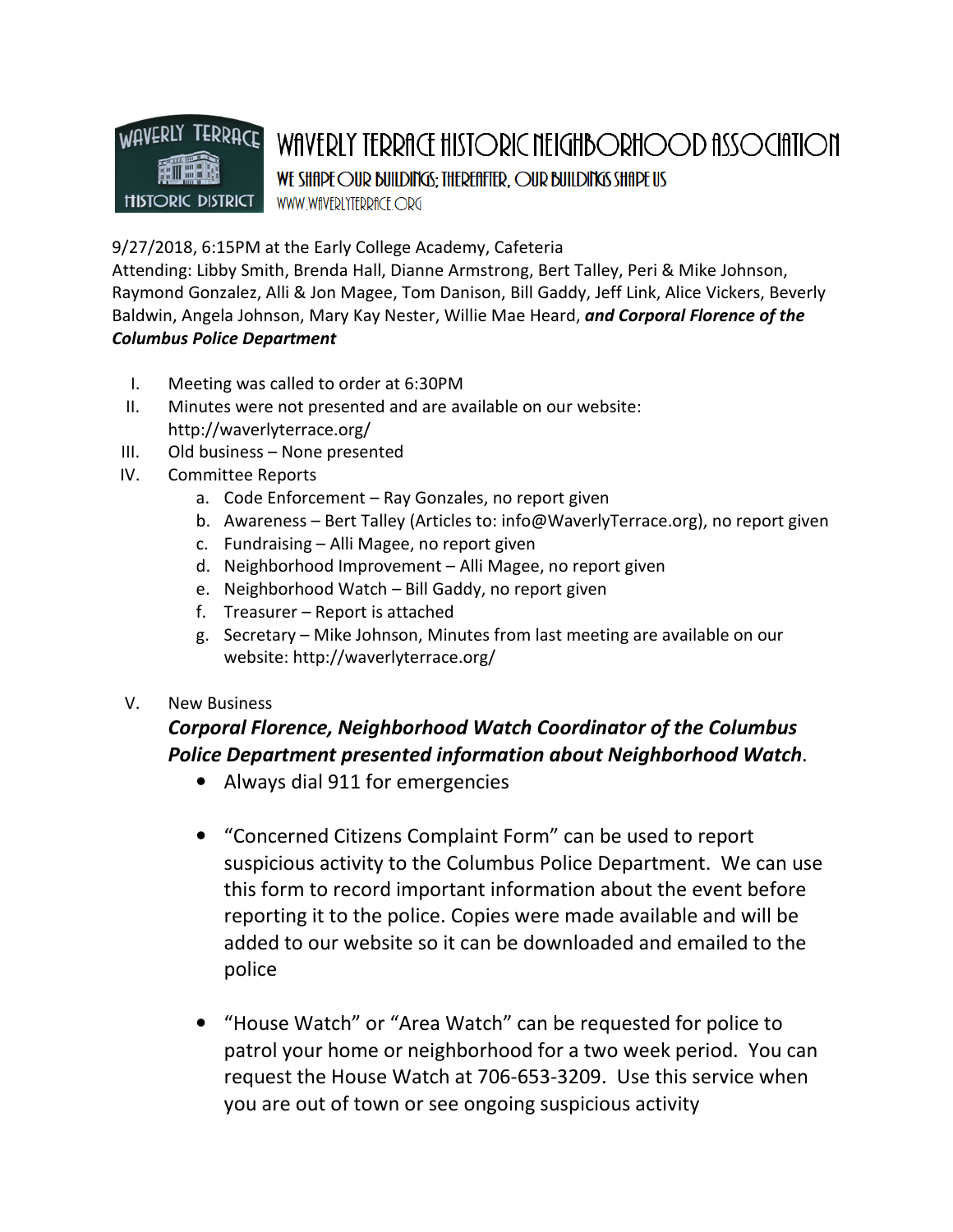- Home security suggestions
	- o Post a Beware of Dog signs. Thieves don't like dogs and will go to an easier target.
	- o Keep a pet water bowl in plain sight, even if don't have a pet. Thieves don't like dogs and will go to an easier target.
	- o Lock all doors and windows, including interior garage doors
- VI. Next Meeting TUESDAY October 9, 2018 at 6:15PM for Special City Council Meeting at Waverly Terrace Senior Apartments, Media Room, 2829 Peabody Ave. Note – this is a different date that our regular meeting
- VII. Meeting adjourned at 7:30PM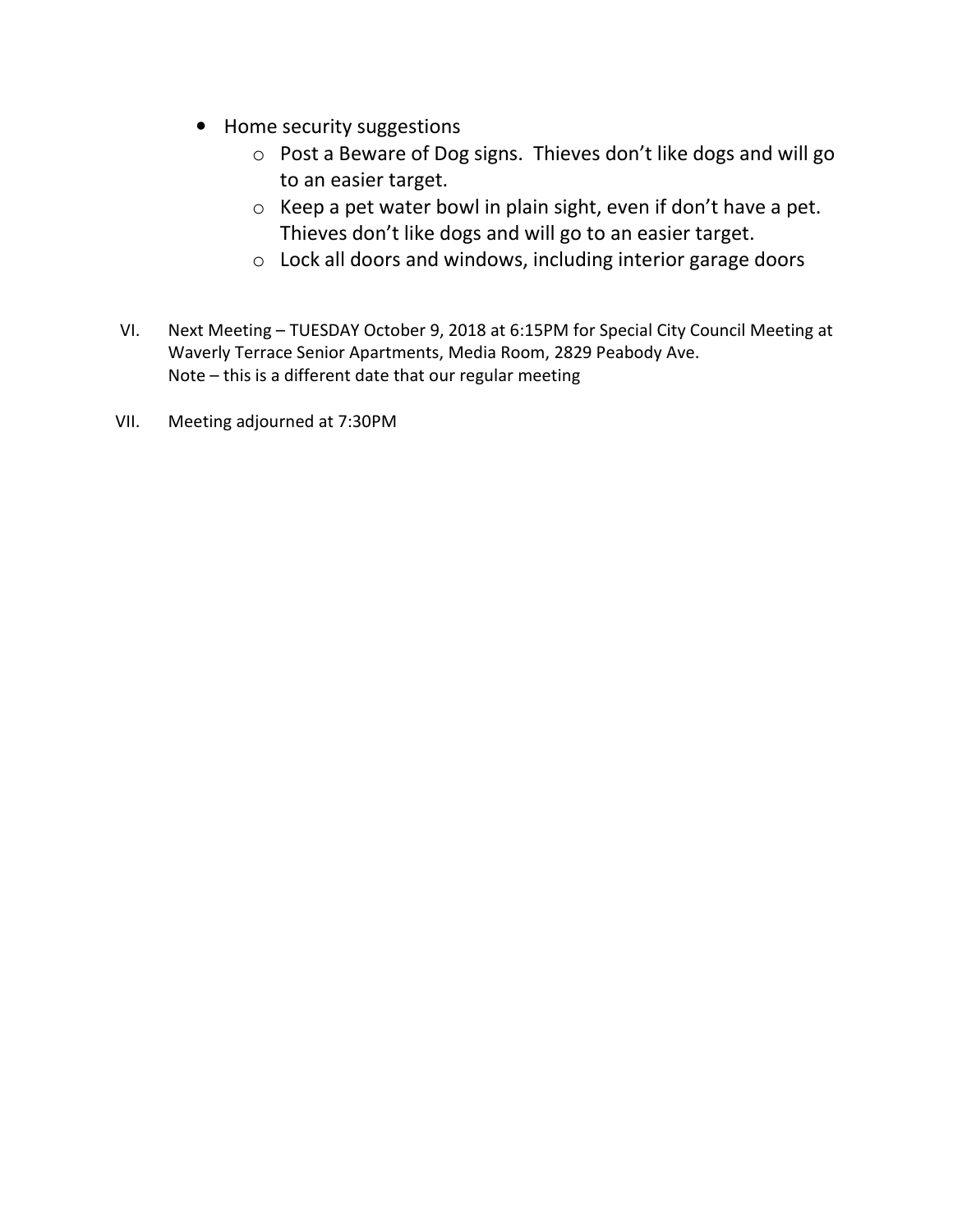| <b>Financial Reports</b><br><b>August 2018</b> |                    |                                   |               |                |
|------------------------------------------------|--------------------|-----------------------------------|---------------|----------------|
|                                                |                    |                                   |               |                |
| <b>Deposits</b>                                |                    | <b>Credits</b>                    | <b>Debits</b> | <b>Balance</b> |
|                                                |                    |                                   | Sub-total     | \$3,645.17     |
| <b>Disbursements</b>                           | <b>Description</b> | Date                              | <b>Amount</b> |                |
|                                                |                    | <b>Ending Balance:</b>            |               | \$3,645.17     |
| <b>Donation Account</b>                        |                    |                                   |               |                |
|                                                |                    | <b>Balance Per Bank Statement</b> |               | \$80.10        |
| <b>Deposits</b>                                |                    | <b>Credits</b>                    | <b>Debits</b> | <b>Balance</b> |
|                                                |                    | \$0.00                            | \$0.00        | \$80.10        |
| <b>Disbursements</b>                           | <b>Description</b> | <b>Date</b>                       | <b>Amount</b> | <b>Balance</b> |
| $Ck$ #:                                        |                    |                                   | \$0.00        | \$80.10        |
|                                                |                    | <b>Ending Balance:</b>            |               | \$80.10        |
| <b>Petty Cash</b>                              |                    |                                   |               |                |
|                                                |                    | <b>Beginning Balance</b>          |               | \$187.06       |
| <b>Deposits</b>                                |                    | <b>Credits</b>                    | <b>Debits</b> | <b>Balance</b> |
| <b>Disbursements</b>                           | <b>Description</b> | <b>Date</b>                       | <b>Amount</b> | <b>Balance</b> |
|                                                |                    | <b>Ending Balance:</b>            |               | \$187.06       |
|                                                |                    | <b>Total Cash:</b>                |               | \$3,912.33     |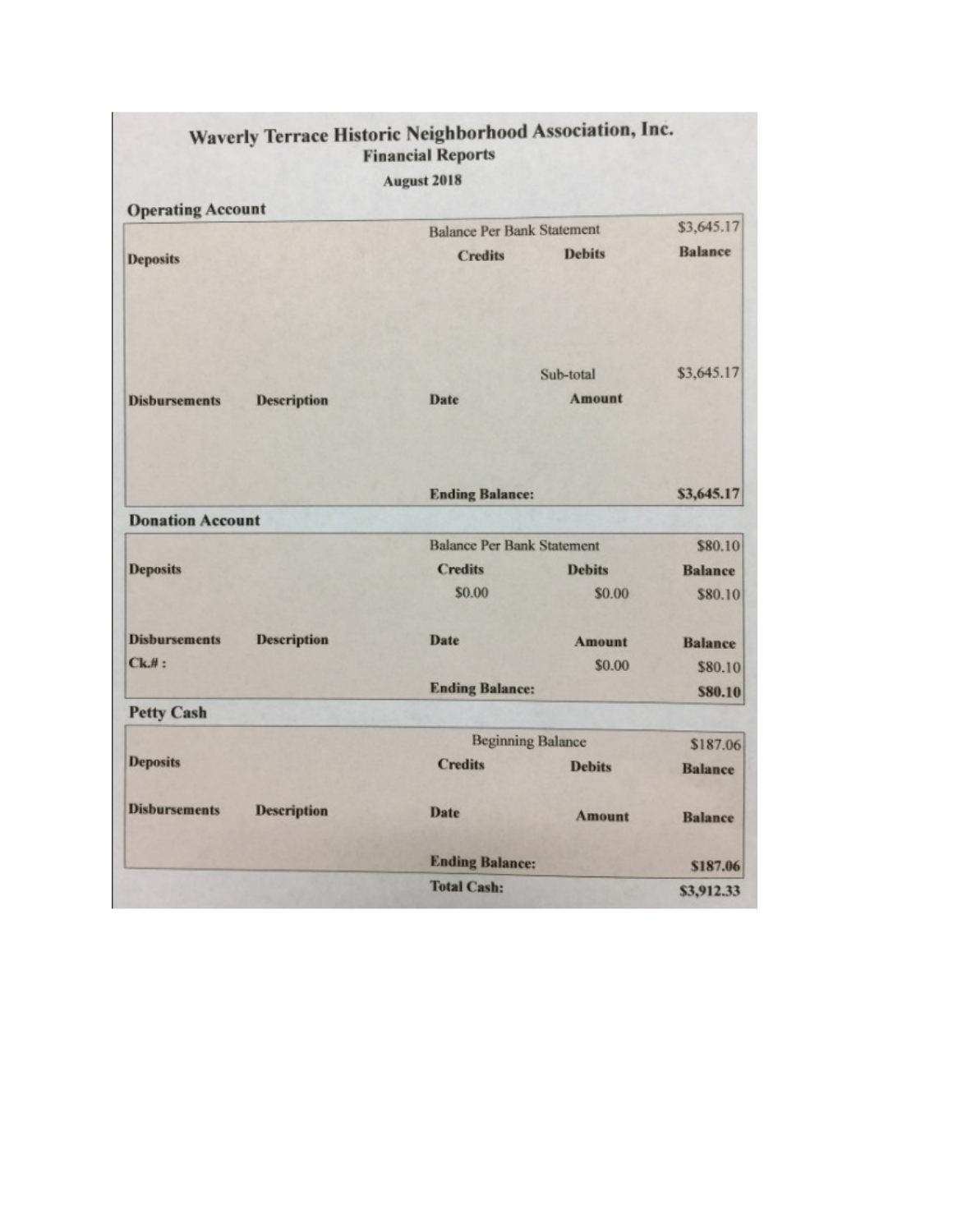---------------------------------- Last Meeting Minutes --------------------------------------



WAVERLY TERRACE HISTORIC NEIGHBORHOOD ASSOCIATION WE SHAPE OUR BUILDINGS: THEREAFTER, OUR BUILDINGS SHAPE US WWW.WfIVERLYTERRfICE.ORG

8/16/2018, 6:15PM at the Waverly Terrace Senior Apartments

Attending: Libby Smith, Dianne Armstrong, Bert Talley, Peri Johnson, Bill Gaddy, Michele Zack, WT Manager, Jeffrey Hardaway, Jeff Link and other WTSA residents

- I. Meeting was called to order at 6:33PM
- II. Minutes were read and approved with no changes. (Attached)
- III. Old business
	- a. School Traffic issue; Michele has not heard anything from the group to take video of the intersection. A few students have used the apartment's north parking lot, but it seems most are still parking on the street. She will follow up with Mr. Forte at the school about current traffic.
- IV. Committee Reports
	- a. Code Enforcement Ray Gonzales; no report given
	- b. Awareness Bert Talley (Articles to: info@WaverlyTerrace.org); ne report given
	- c. Fundraising Alli Magee; no report given
	- d. Neighborhood Improvement Libby asked for volunteer chair on this committee
	- e. Neighborhood Watch Bill Gaddy; have not work out date yet for Neighborhood Watch to come to our meeting. Might have to change our meeting day to accommodate their meeting on Thursdays, also. Libby will coordinate date with Bill and we will announce our next meeting date soon via email and website.
	- f. Treasurer Sandra Schmidt; Libby presented repot (attached)
	- g. Secretary Mike Johnson; no report given
	- h. Welcome Committee Holy Talley; no report given